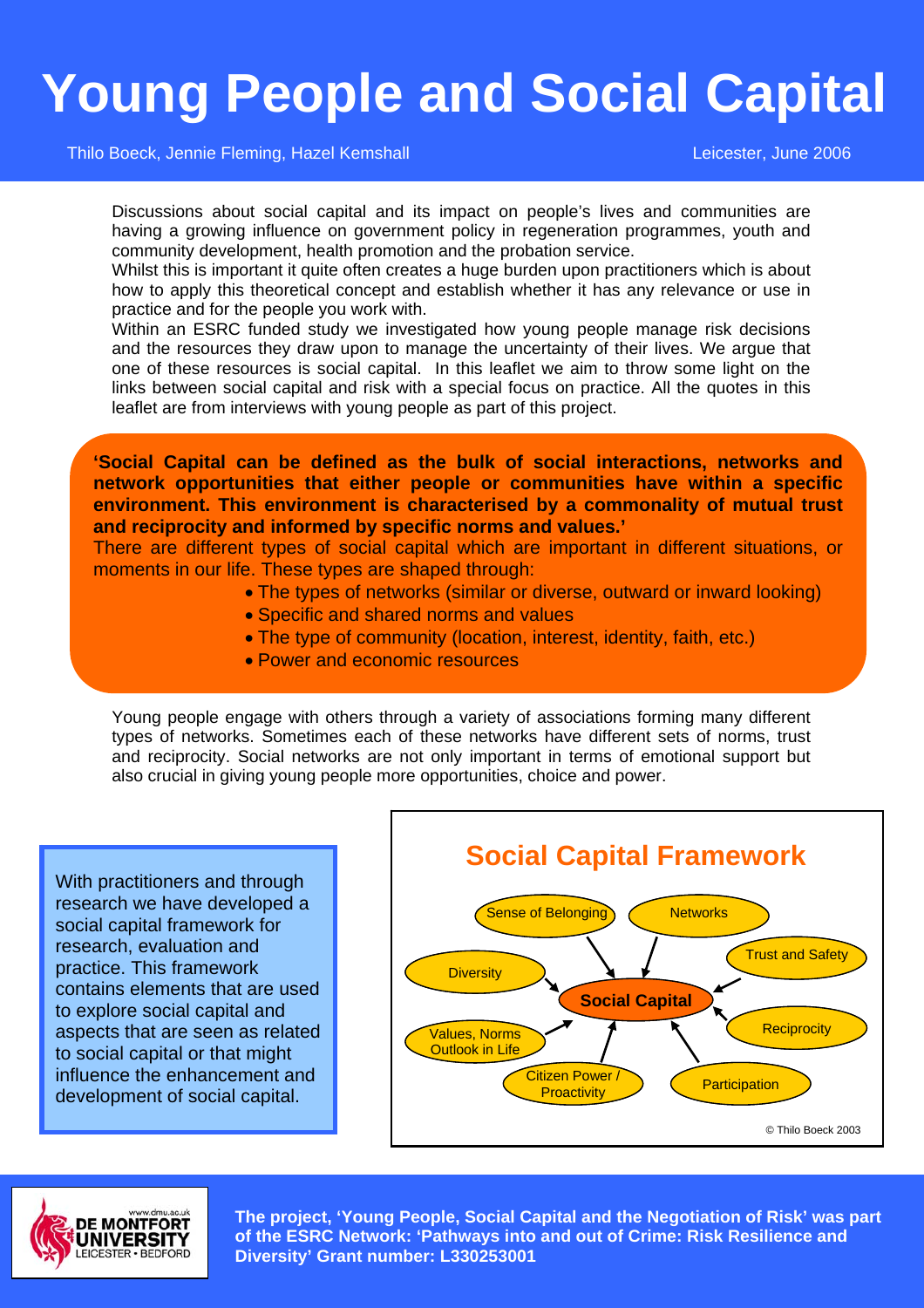Current youth policy and practice is infused by the association between youth and risk. There is a "moral panic" about young people either presenting a "risk" or being "at risk". Young people are often characterised as imprudent and irrational, failing to calculate risks properly or to act wisely by taking on board the array of risk information (for example in respect of drug risks).

Policy mainly focuses on:

- Education campaigns to encourage young people away from risky behaviours
- Corrective programmes using cognitive behavioural methods
- Prevention targeting "at risk" youth for interventions, and "dysfunctional" families for parenting programmes



The **'Harbour'** can be a safe space but also for many young people a place where they feel trapped. The social capital is more static and young people tend to interact with other, similar young people. Networks are based upon their immediate locale of the street, local park and home. These tight networks are often small, static in nature and engage in a narrow range of activities. It is also characterised by a more 'protective/narrow trust, which is more inward looking. Reciprocity is characterised by an immediate or even no sense of return. The neighbourhood is a place to socialise but these young people quite often don't feel that they belong to the neighbourhood, but rather feel quite detached from it. Their outlook in life tends to be more restricted and often less optimistic with a feeling that their own actions would have little impact on their life course. Their future aspirations tended to be unrelated to present skills and competences.

…we are all alike, because we like to go out and have a good time together…We know the same people, we hang around the same area, we like the same things, we like the same

...clothes. I don't know, some

people I can trust, some people I can't.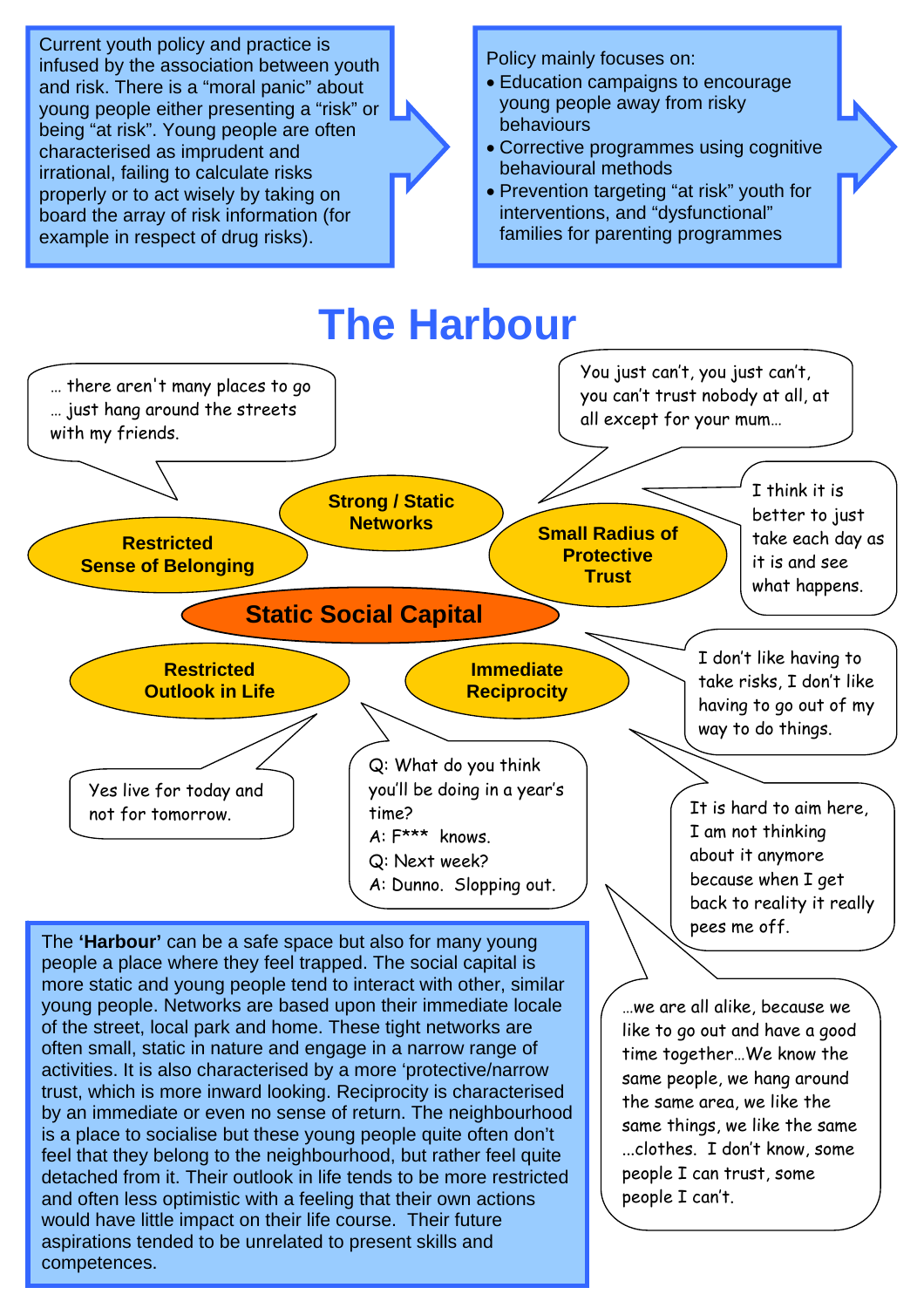